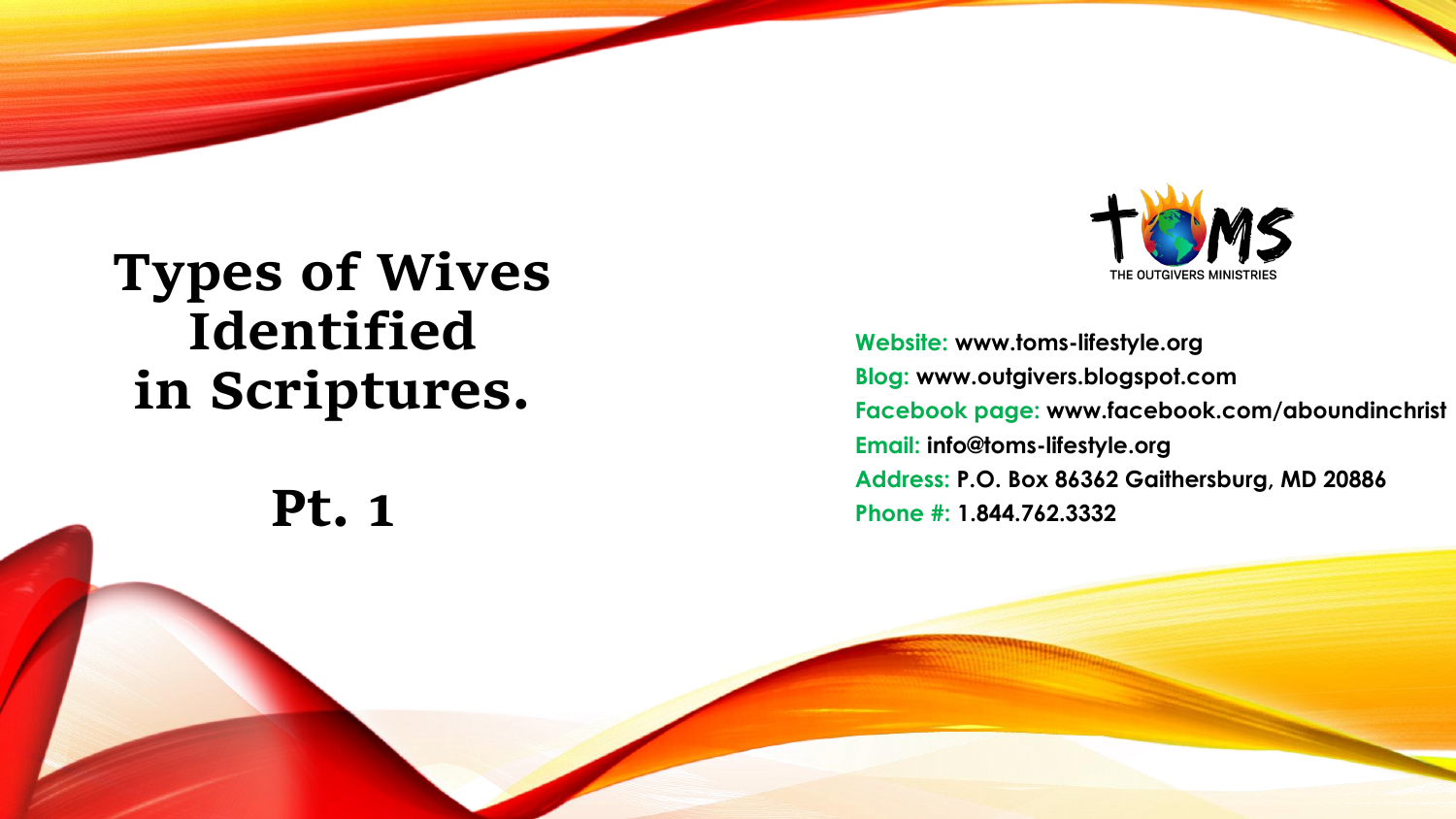## **(1) Genesis 2:18 Wife**

#### **Genesis 2:18 (NIV)**

• **<sup>18</sup>The LORD God said,** "It is not good for the man to be alone. **I will make** a helper suitable for him."

#### **Genesis 2:18 (AMPC)**

- <sup>18</sup> Now the Lord God said, it is not good <u>(sufficient, satisfactory)</u> that the man should be alone; I will make him a helper **(suitable, adapted, complementary)** for him. **Genesis 2:18 (AMP)**
- <sup>18</sup> Now the LORD God said, "It is not good (beneficial) for the man to be alone; <u>I will make</u> him a helper [**one who balances him**—a counterpart who is] suitable *and* complementary for him."

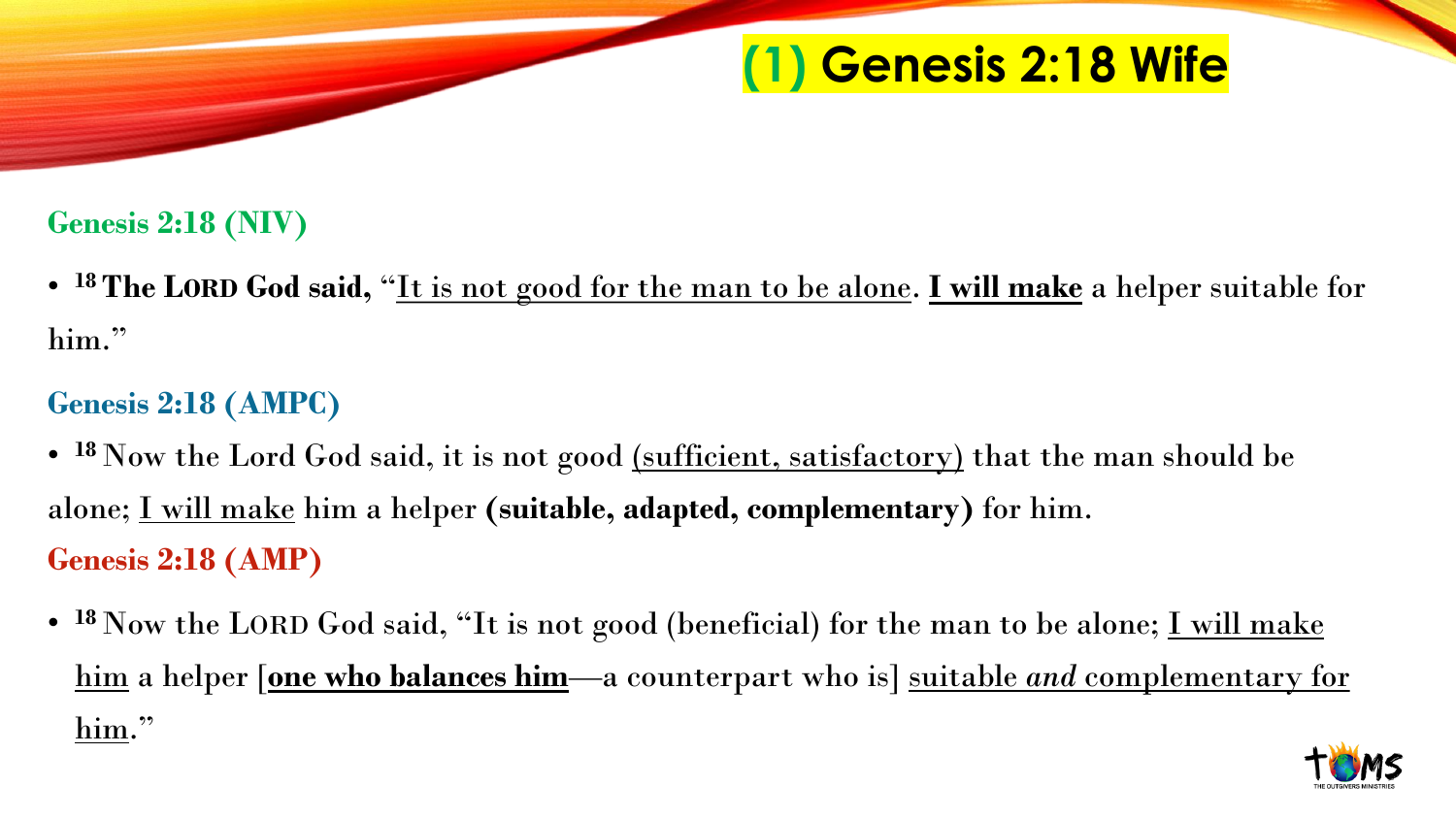

- i) Was under authority (vs 15 **"The LORD God took the man …)**
- ii) Was dwelling in God's presence (vs 15 "The LORD God took the man **and put him in the Garden of Eden** to work it and take care of it.)
- iii) Was so focused on his God-given assignment (vs 15 "The LORD God took the man and put him in the Garden of Eden **to work it and take care of it.)**
- iv) Was alone (all one), not lonely; as identified by the Lord (vs 18) and God took **responsibility** for man's aloneness ("all one").

**Genesis 2:15 NIV - "The LORD God took the man and put him in the Garden of Eden to work it and take care of it.**

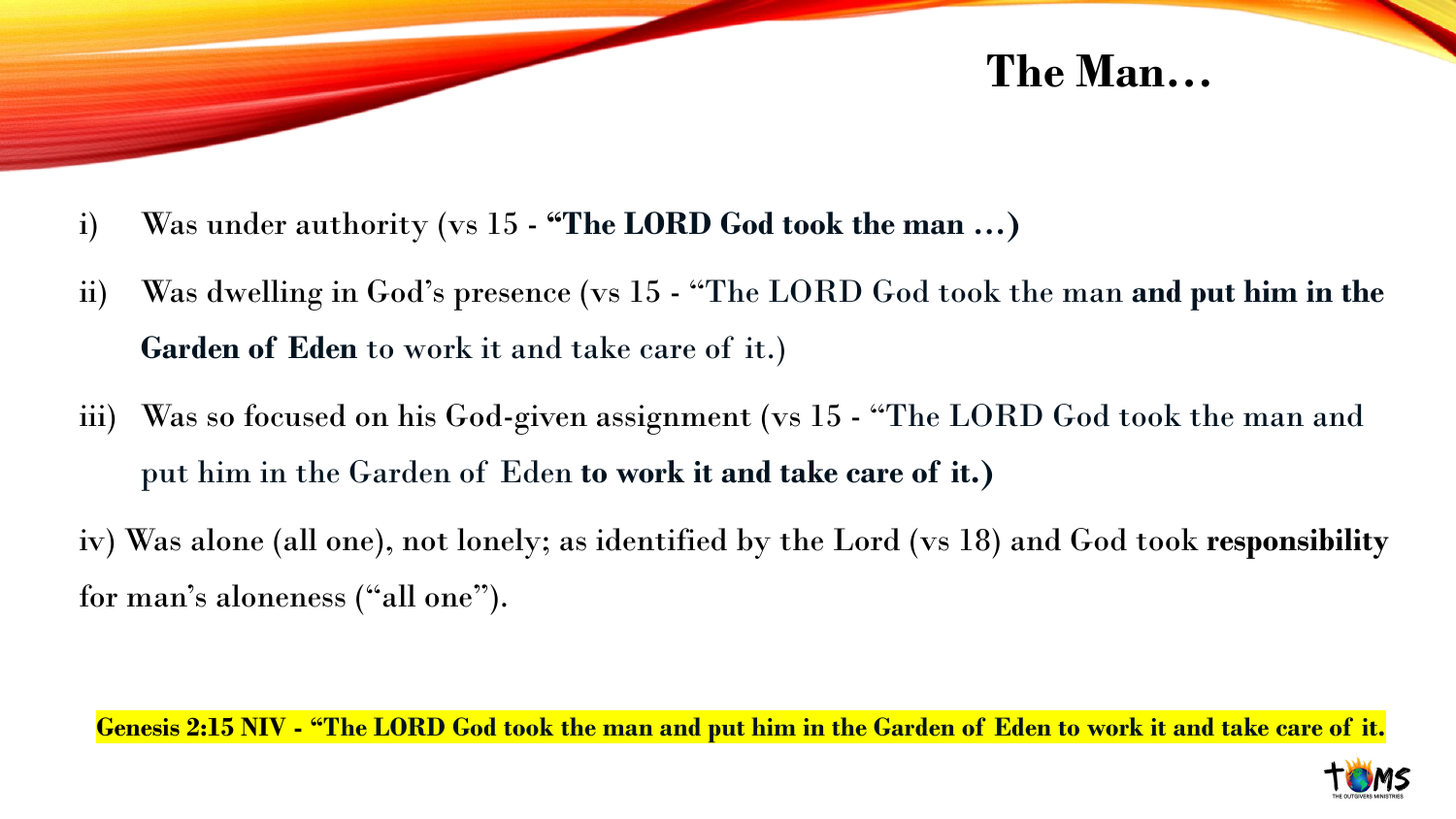## **Therefore, the Genesis 2:18 Wife…**

i) Is a woman <u>on an assignment</u> (helper) from God, to bring balance to her husband.

ii) Is a helper and her role as a helper can only be effectively implemented in a specific environment (the presence of God).

iii) Is a <u>complementing companion</u> to her husband. God uniquely resolved man's aloneness with her presence.

iv) Is one whom God takes responsibility for her "making" (bringing about; fashioning; producing). Therefore, she too must be coming from His presence.

v) Is a helper **suitable for him** not **a suitable helper** for him.

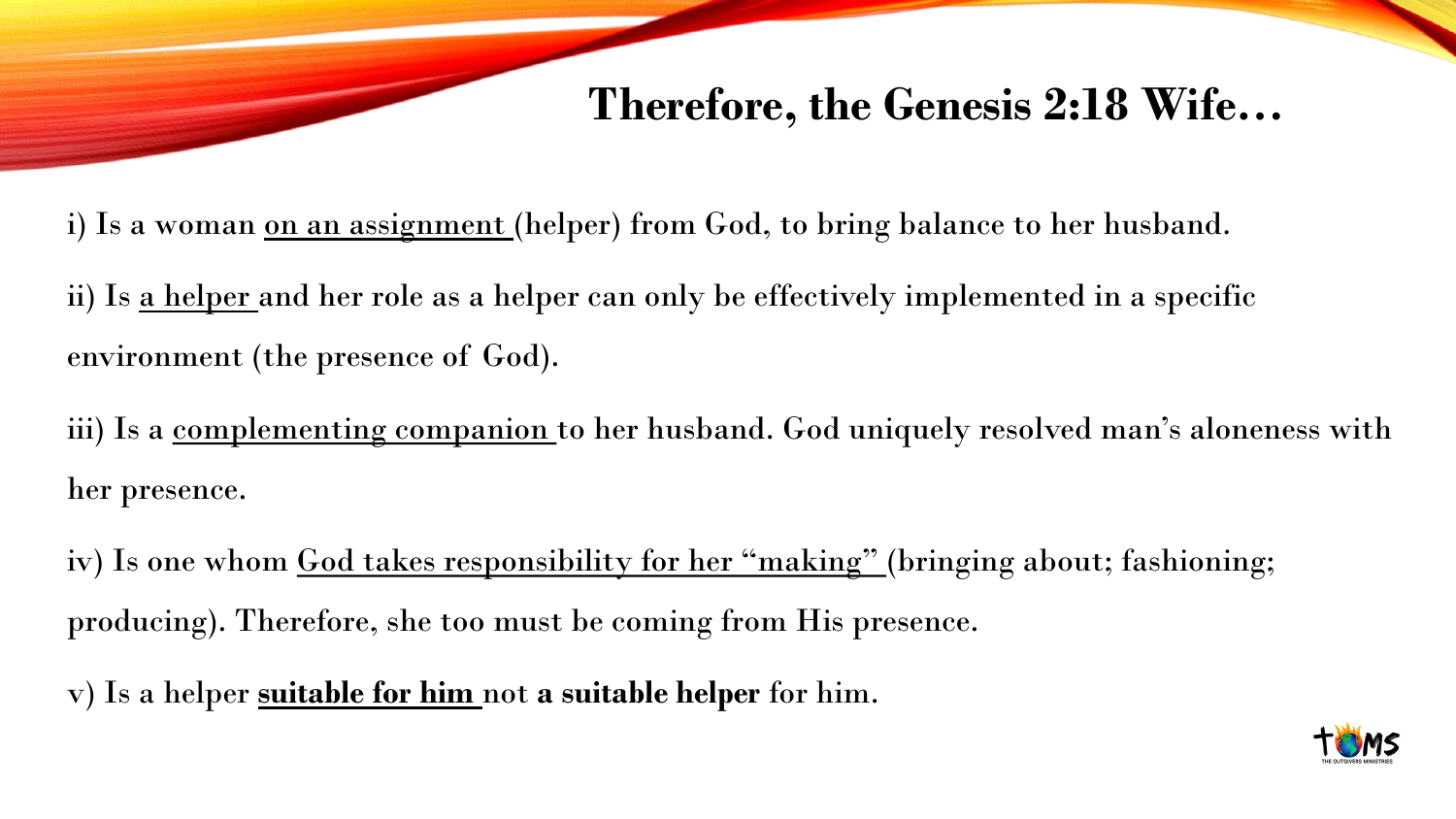# **"helper suitable" vs "suitable helper"**

#### ❑**Helper suitable** for him.

-The Lord knows what is best for him (the man) and understands the end from the beginning as concerns the man's assignment.

-The Lord, (if permitted by man) will lead the man to a helper suitable

- one who is needed to fulfill assignment.
- one who can evolve with the growth of the man's assignment.
- one who has capacity for the specific assignment.

#### ❑**Suitable helper** for him.

- one who is wanted and meets only instant needs.
- Unable to evolve and accommodate growth in the man's assignment.

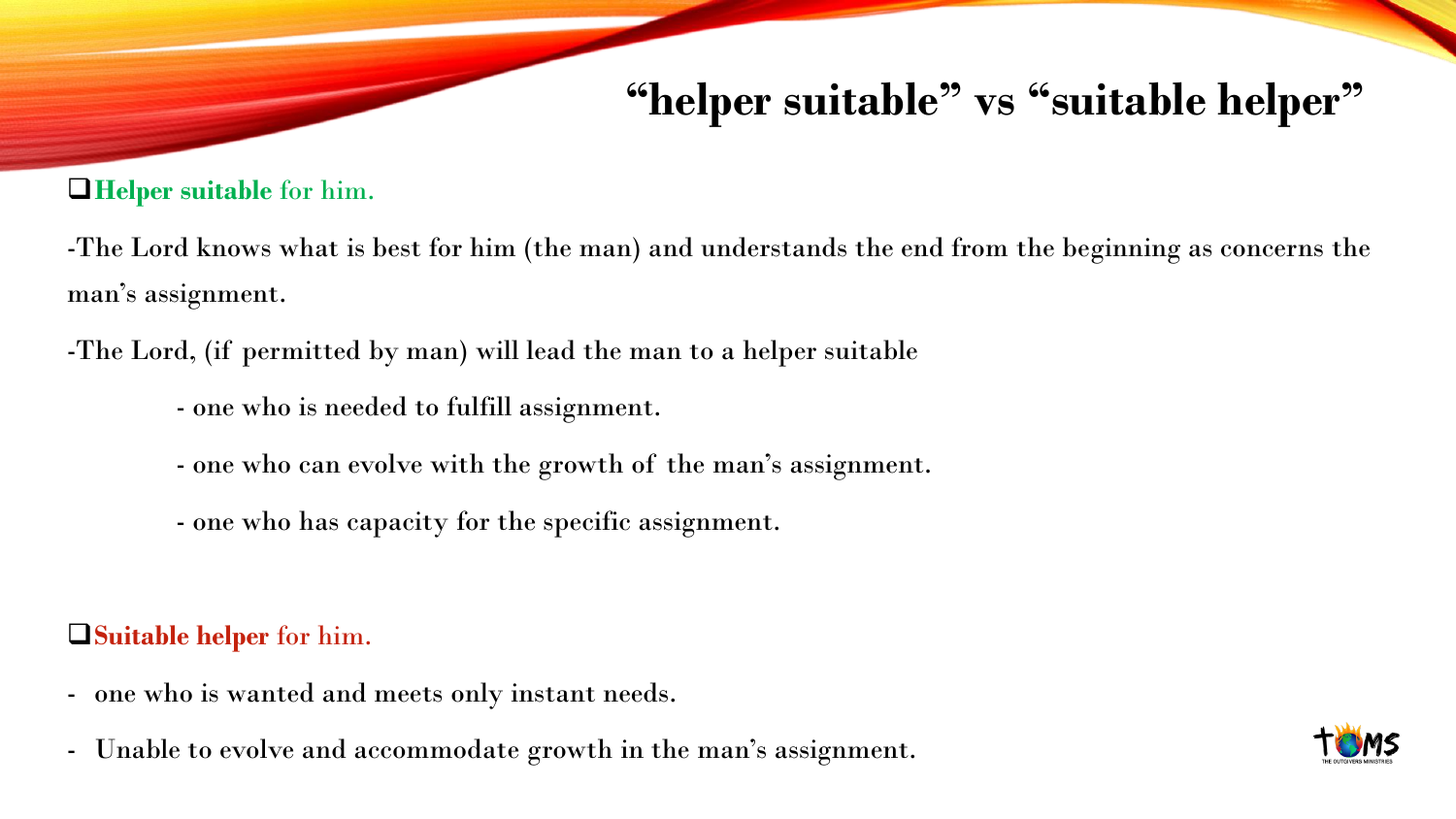## **Therefore, the Genesis 2:18 Wife…**

vi) Is one who understands and seeks to understand when her services are needed. She does not seek to take over her husband's assignment.

vii) Is one who understands that God is not attempting to "satisfy" or make her husband "sufficient" (Genesis 2:18a AMPC) at her expense.

viii) Is one who lives in unity and oneness. Therefore, there is agreement.

**(Attention: Make your home an argument free zone!!!)**

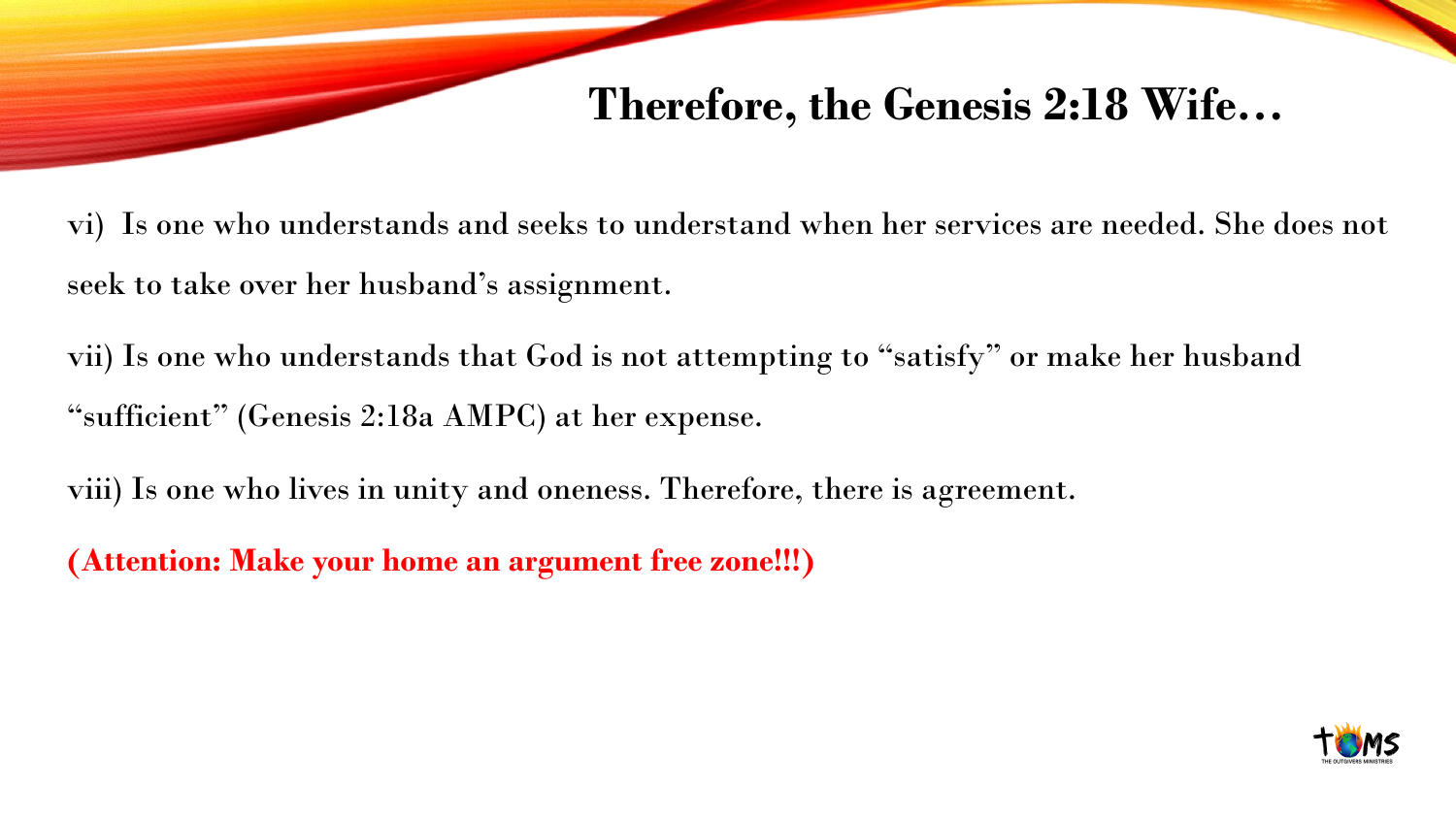## **(2) Proverbs 18:22 Wife**

#### **Proverbs 18:22 (NIV)**

He who finds a wife, finds what is good and obtains favor from the Lord

**"Good"-** a Hebrew word "towb" which means "beautiful" and is used to describe that which is **pleasant; agreeable; good.**

#### **The Proverbs 18:22 wife**

- Is one who gives a sense of happy satisfaction or enjoyment **(pleasant).**
- Is one who is enjoyable and pleasurable, willing to agree to something **(agreeable).**
- Is one who is to be desired or approved of **(good).**
- Is a woman of great value.

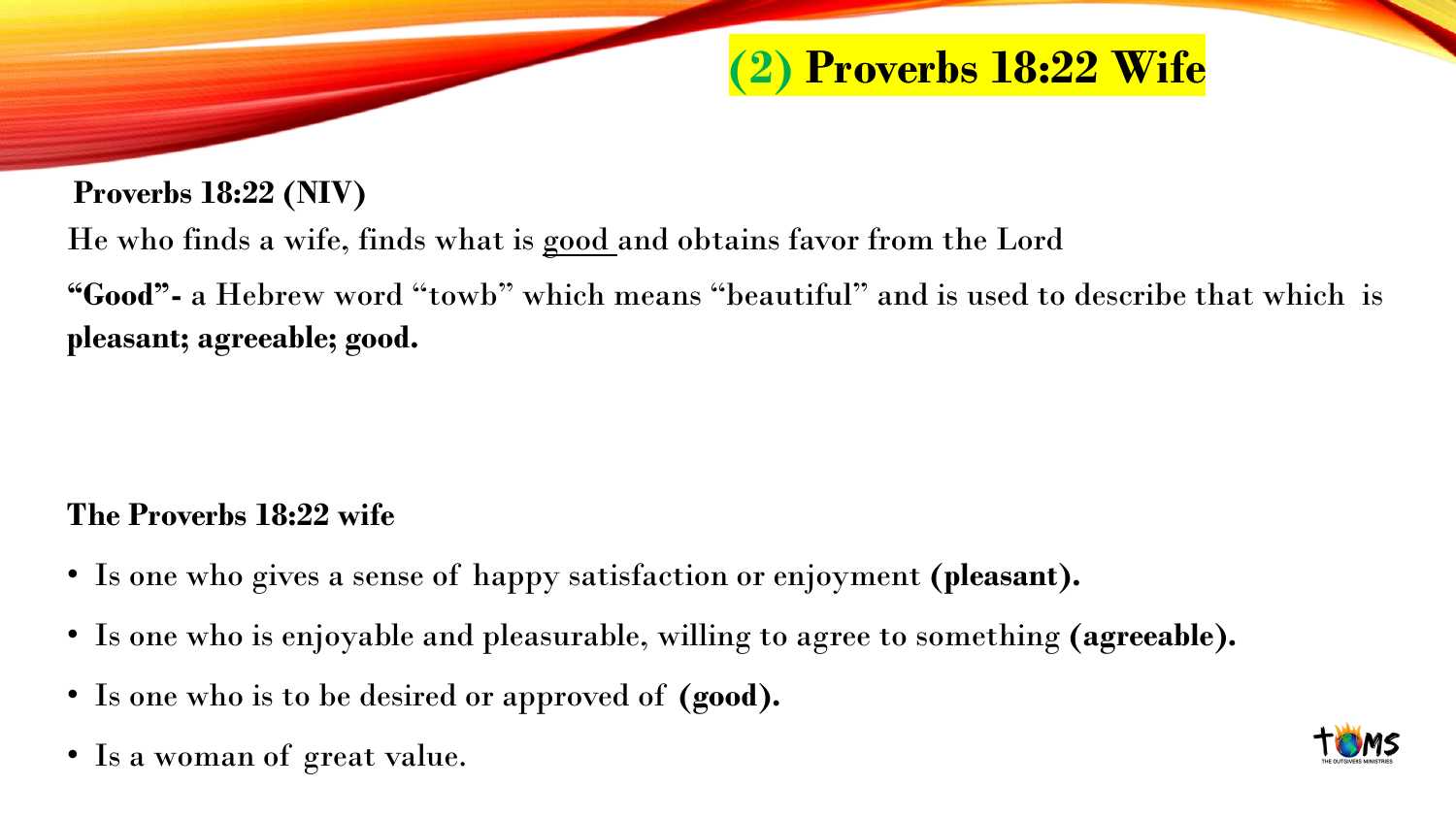## **Proverbs 18:22 Wife**

- Is one who purposefully invest in herself in order to become the best her (a woman of value/substance).
- Is pursued; she does not pursue.
- Is not an attention seeker. The one who finds her must be keen and observant.
- Is filled with so much insight.
- Is a carrier of favor. The one who finds her experiences favor.

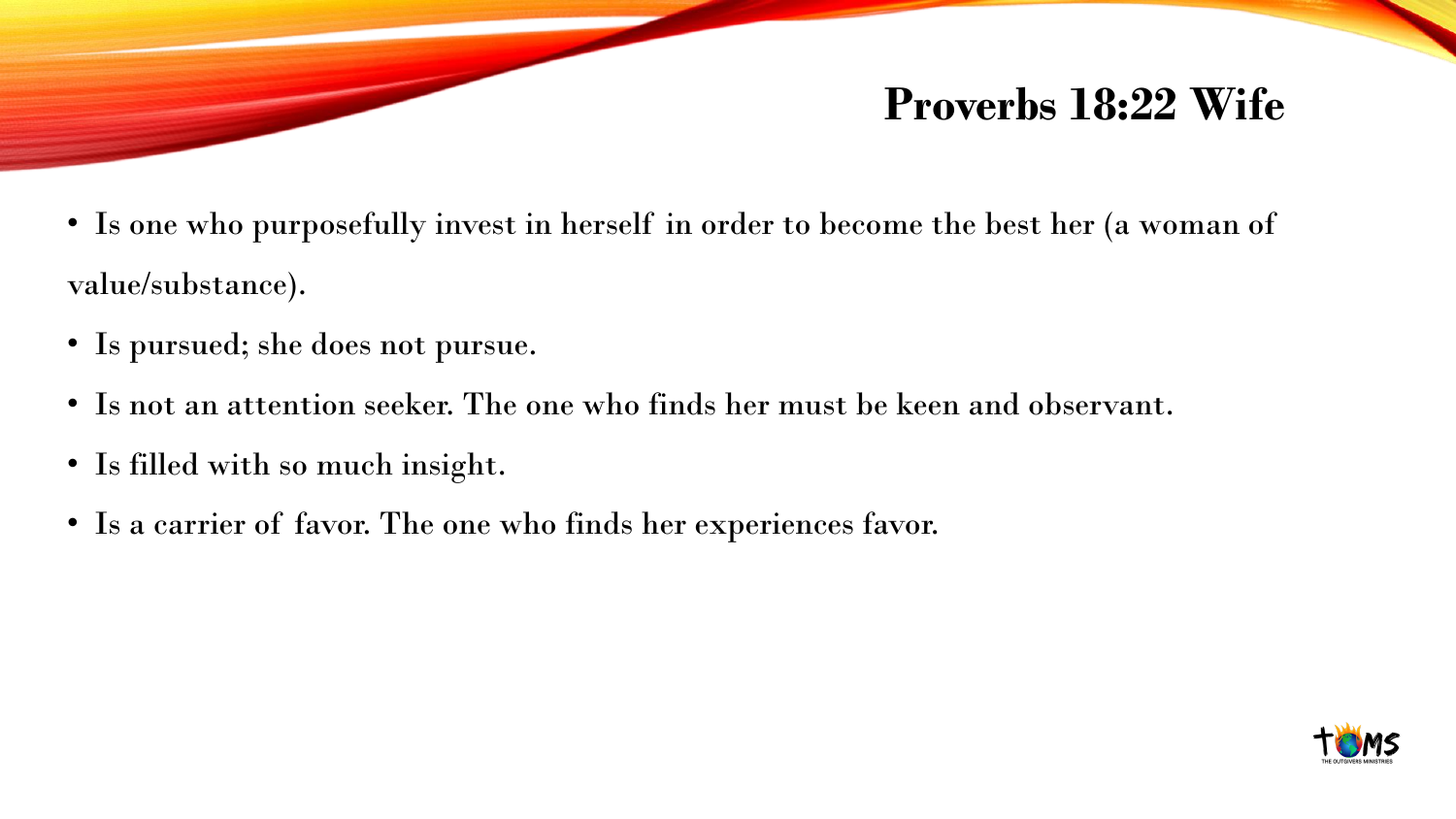## **The Man who finds a Proverbs 18:22 Woman…**

- Is a husband (husband material).
- Is one who can identify and appreciate value.
- Is one who is decisive (to be with her or not).
- Is one who cares about her wellbeing and not out to destroy her.

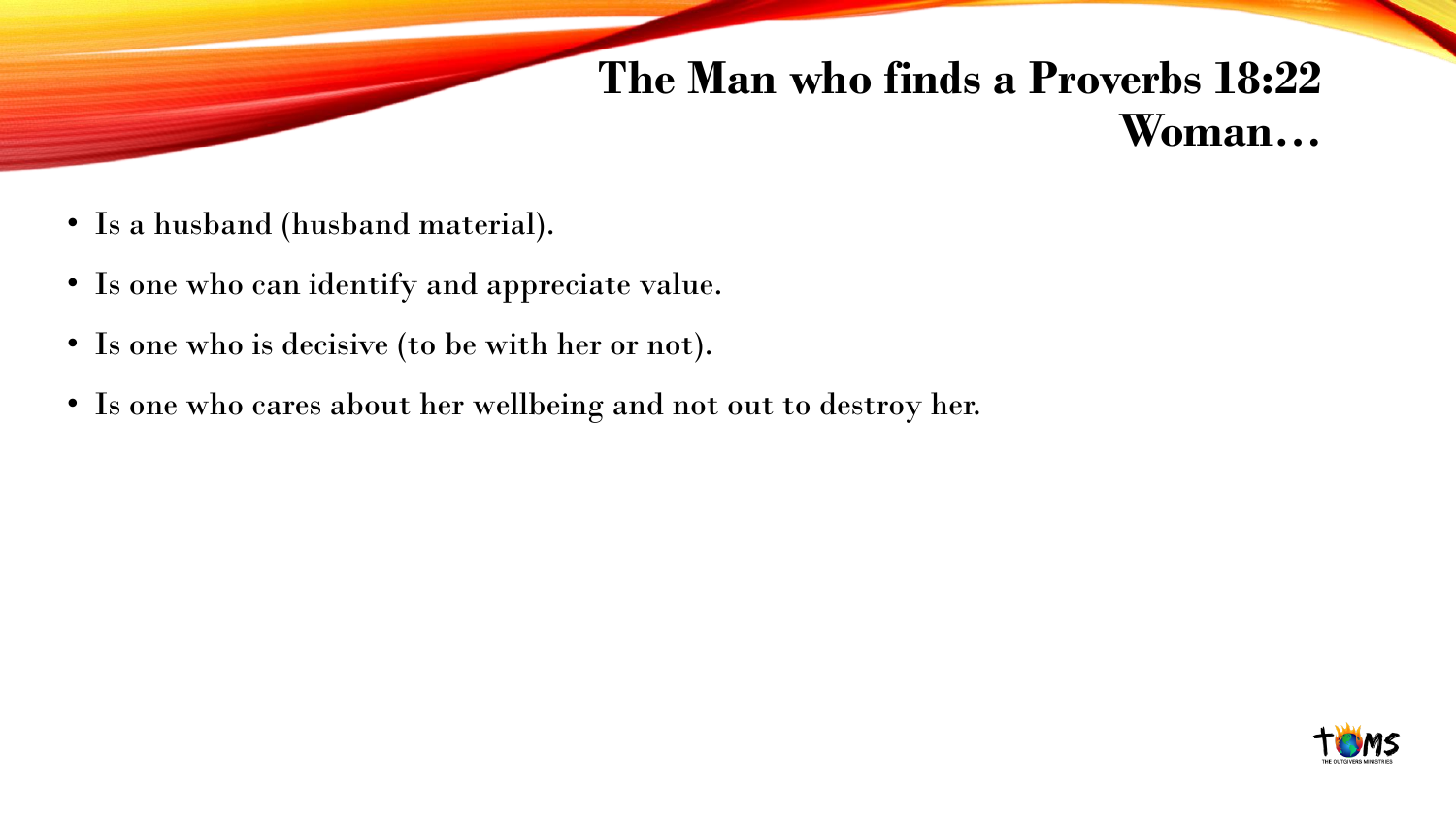

#### **Proverbs 19:13 (NIV)**

### A foolish child is a father's ruin, and a quarrelsome wife is like the constant dripping of a leaky roof.

#### **A quarrelsome wife…**

- Is a wife who **"malfunctions"** and it is demonstrated through quarrels, wrangling, contentions, naggings, etc.
- Does not understand the value of herself and others.
- Wastes her resources (energy, time, items, etc.) and the resources of others.

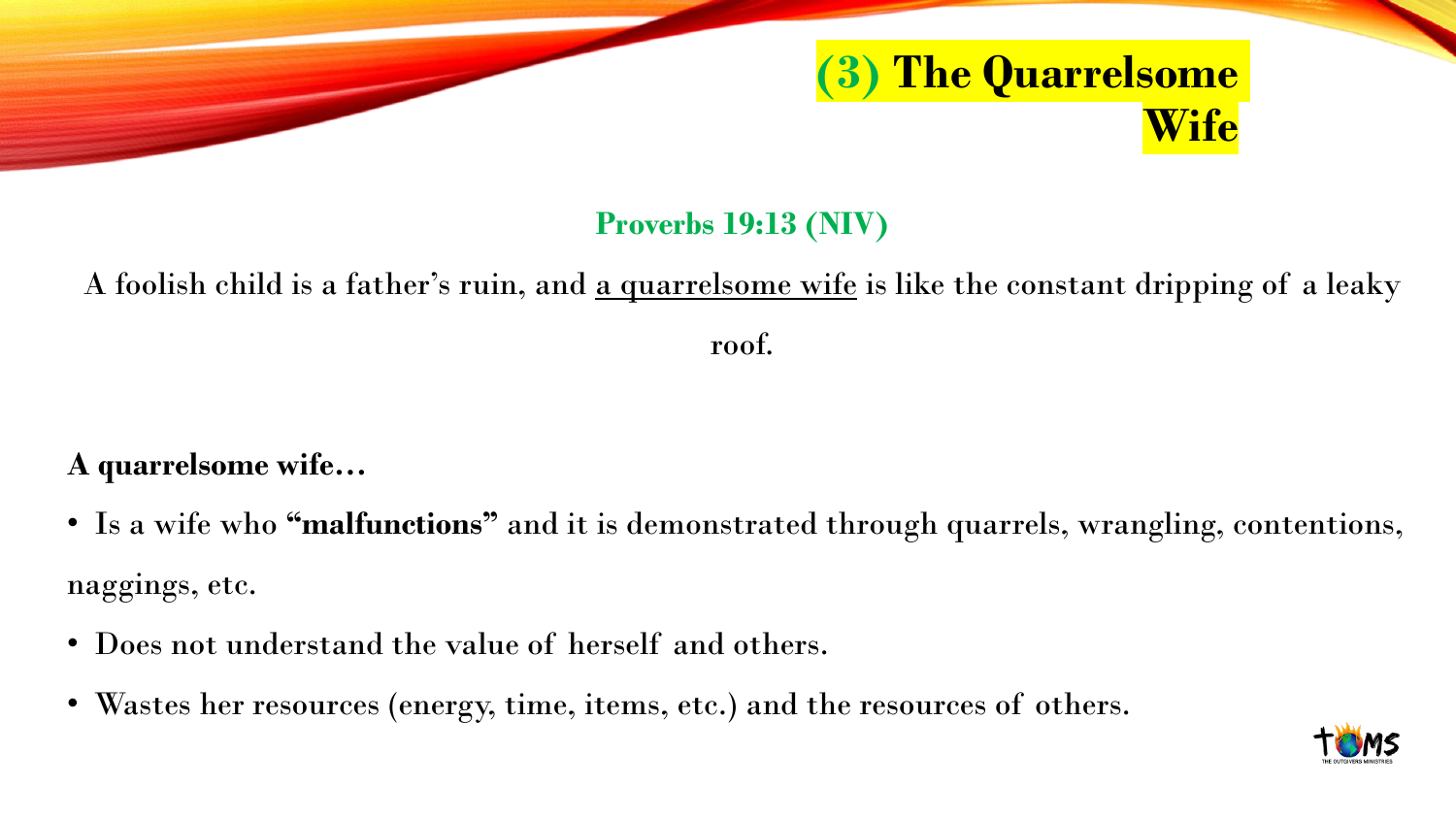# **The Quarrelsome Wife**

#### **Proverbs 21:9 (NIV)**

#### Better to live on a corner of the roof than share a house with <u>a quarrelsome wife</u>.

#### **A quarrelsome wife…**

- -Belongs to the category of nagging, quarrelsome and faultfinding women.
- -Abuses the privilege of companionship.
- -Inconveniences others.
- -Is selfish.

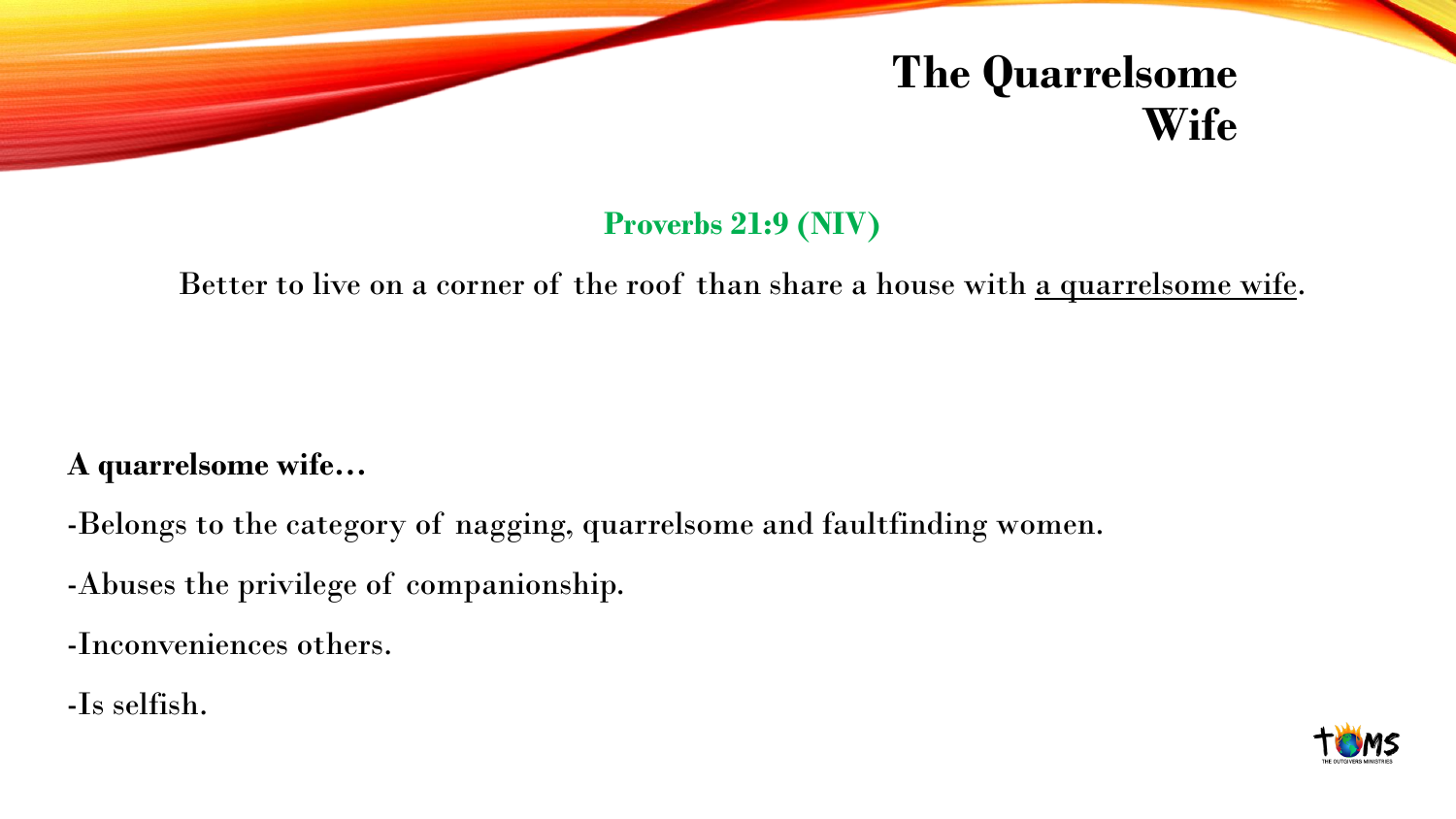# **The Quarrelsome Wife**

#### **Proverbs 21:19 (NIV)**

#### Better to live in a desert than with a quarrelsome and nagging wife.

#### **A quarrelsome wife…**

- Is unfruitful (unfavorable to growth); and will cause others to choose unfruitfulness, possibly out of frustration.
- Is unproductive (incapable of producing something, especially in abundance).

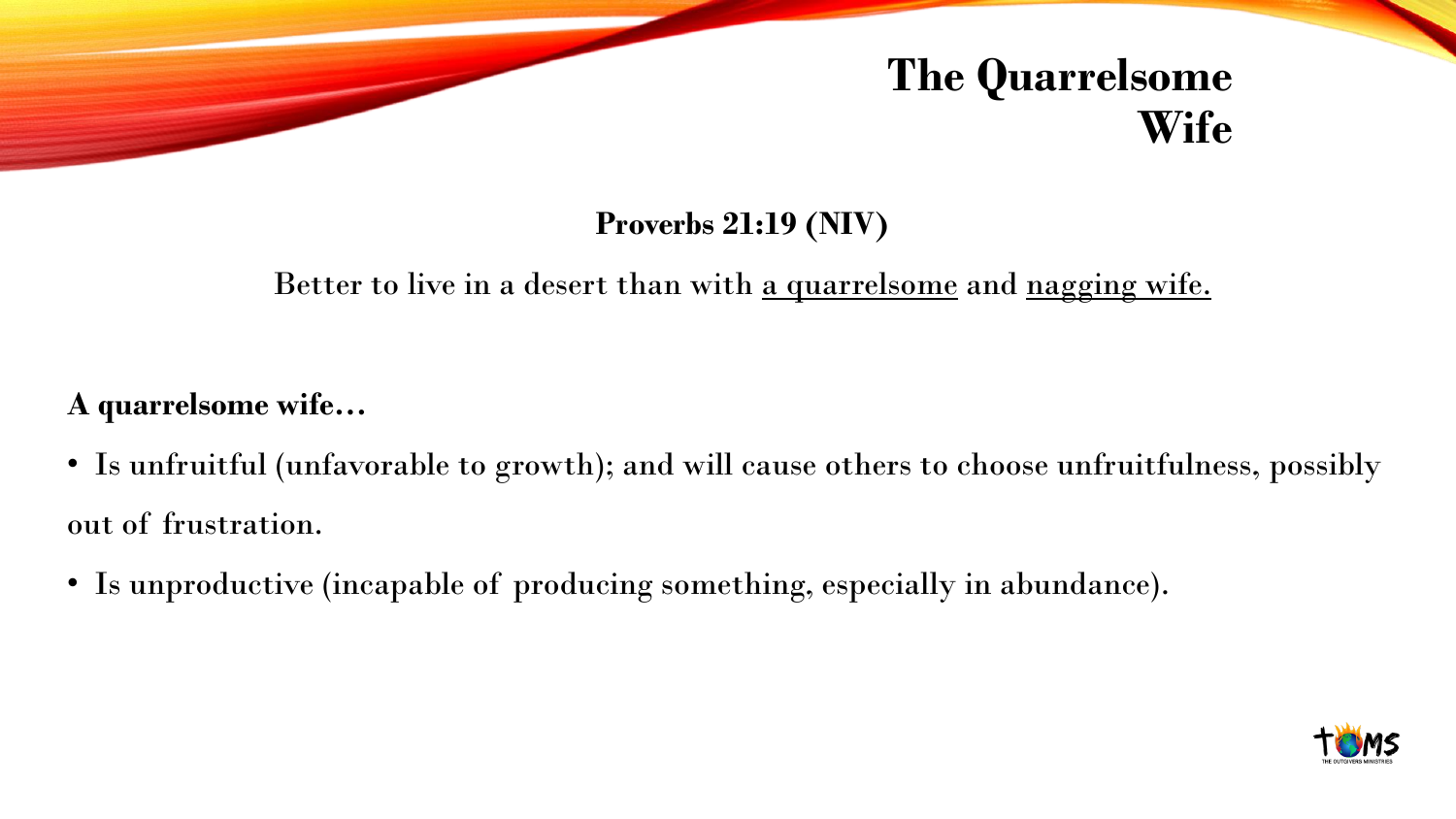## **The Quarrelsome Wife**

**Proverbs 25:24 (NIV)**

#### Better to live on a corner of the roof than share a house with a quarrelsome wife.

**Proverbs 25:24 (AMPC)**

It is better to dwell in the corner of the housetop than to share a house with a disagreeing, quarrelsome, *and* scolding woman.

**A quarrelsome wife …**

- Belongs to the category of the disagreeing, quarrelsome and scolding women.
- Is a source of inconvenience.

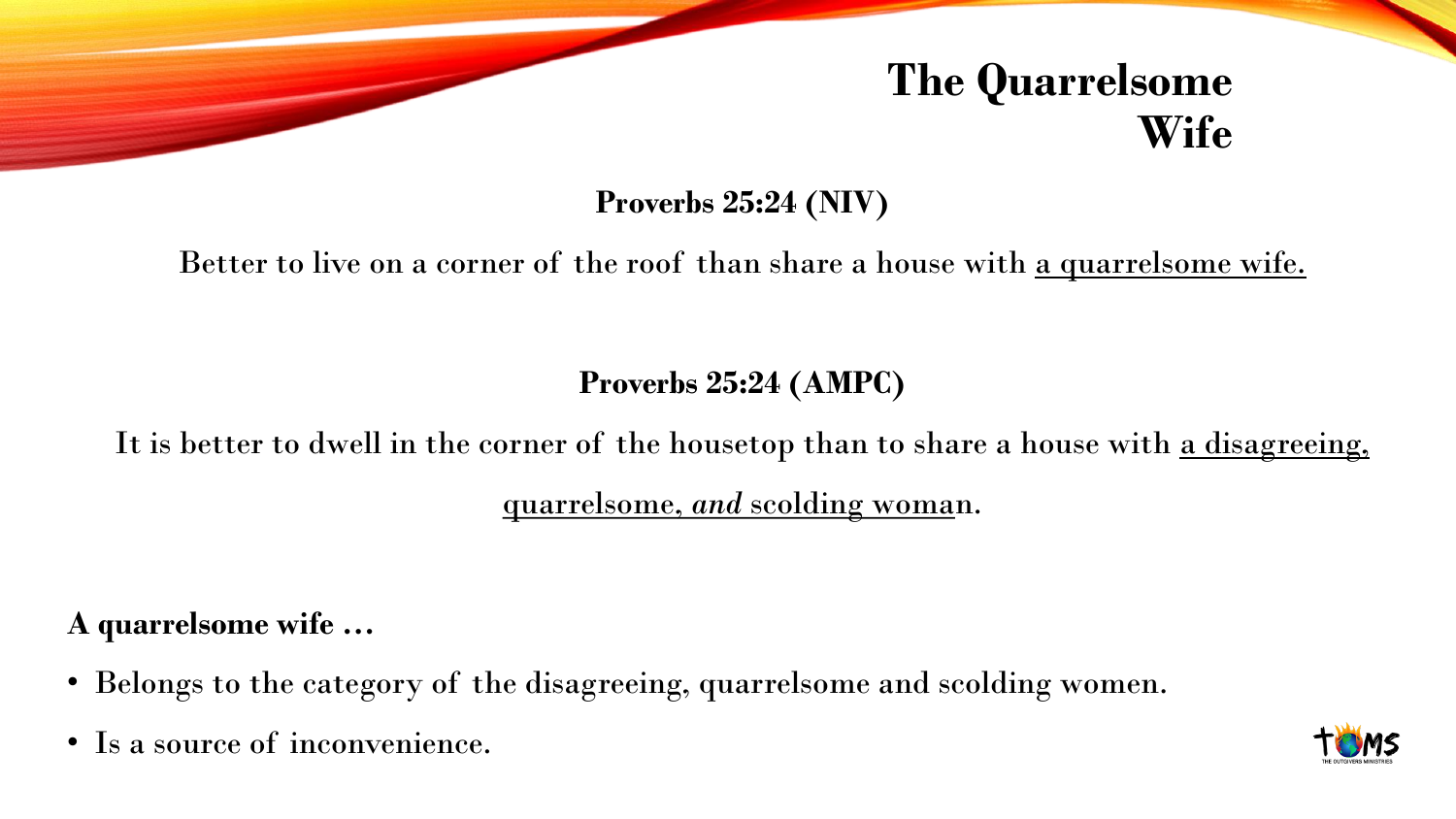

**Ephesians 5:22 (AMPC)**

## Wives, be subject (be submissive and **adapt** yourselves) to your **own** husbands as [a service] to the Lord.

#### **Titus 2:4-5 (AMPC)**

Wisely train the younger women to be**…adapting** *and* subordinating themselves to their husbands, that the word of God may not be exposed to reproach (blasphemed or discredited).

#### **1 Peter 3:1a (NIV)**

Wives, in the same way submit yourselves to your **own** husbands…

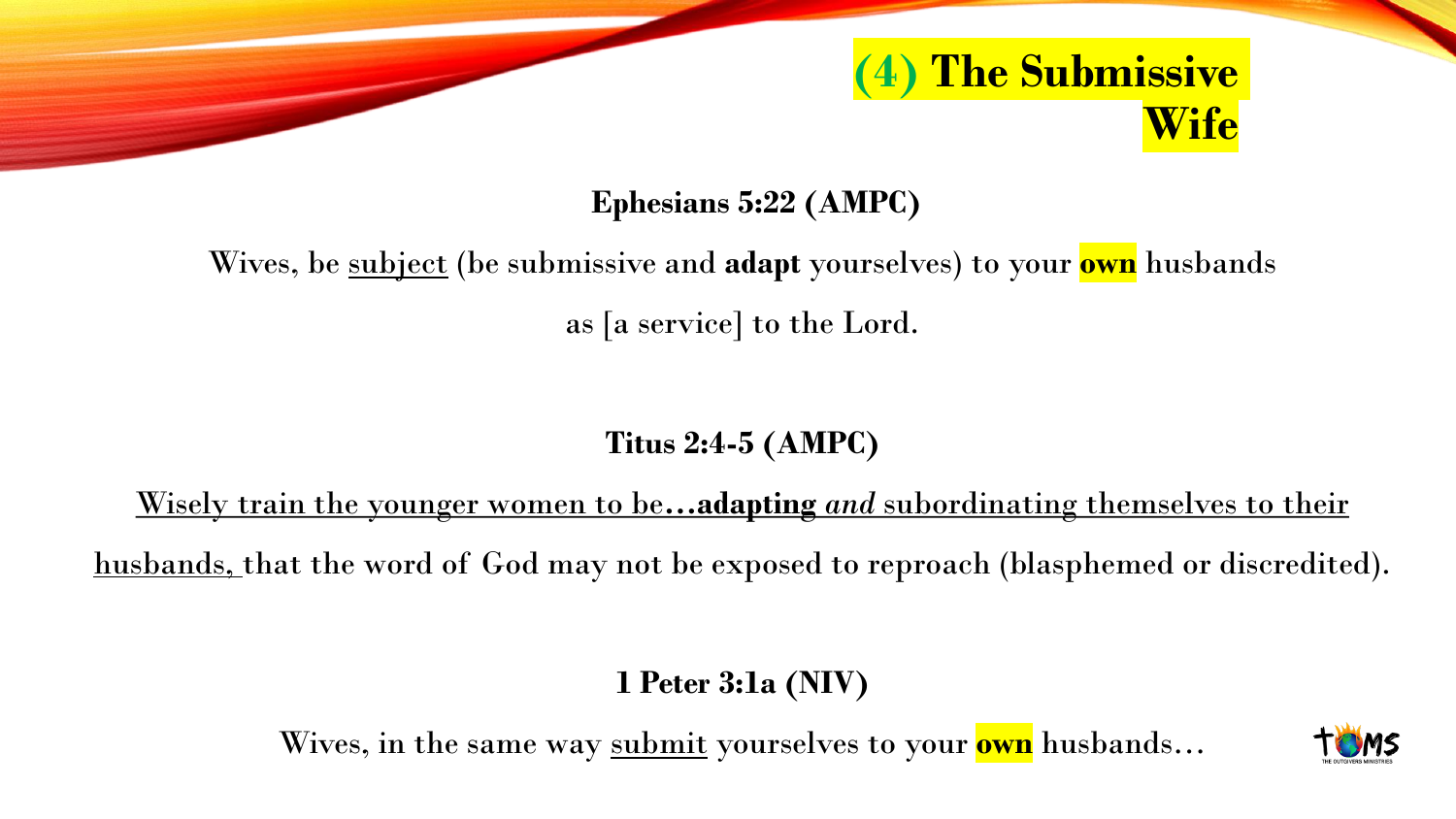### **"Biblical Submission" vs "Worldly Submission"**

#### **Biblical Submission**

- $\checkmark$  **Faith based** (There is a scripture or more for it). **2 Cor 5:7 -** We live by faith not by sight.
- ✓ **Two-way street (reciprocal) for the purpose of glorifying God.**

**Ephesians 5:21-** Submit to one another out of reverence for Christ.

✓ **Beyond the action of obedience. Align your emotions willingly.**

#### **Worldly Submission**

- ❑ **Has no foundation.**
- ❑ **One-way street.**
- ❑ **Action only (obedience).**

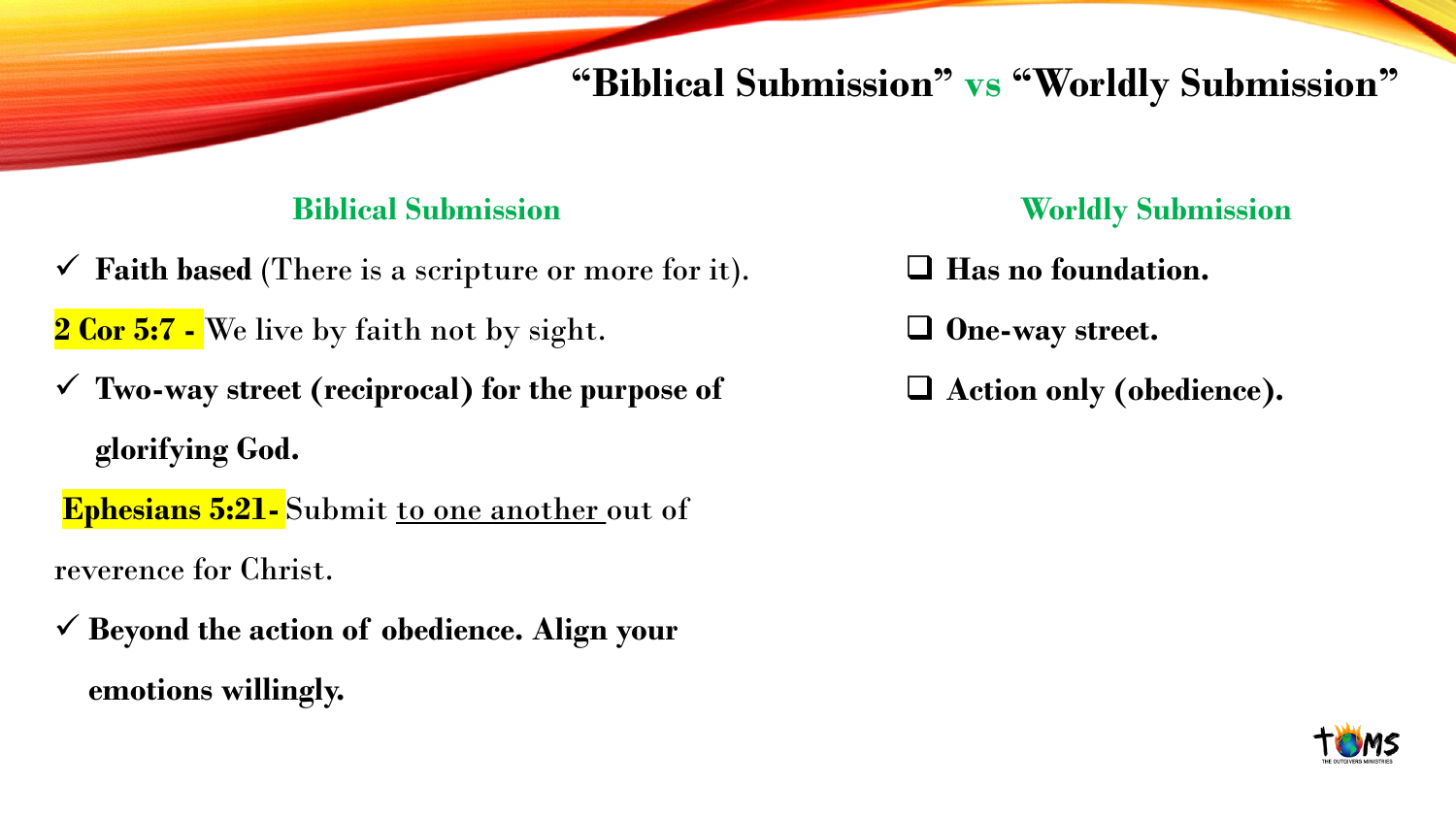## **The Submissive Wife**

i) A wife who submits, does so as <u>a service to the Lord.</u>

ii) A wife ought to be submissive <u>to her *own* husband</u> not every other woman's husband. This is so because God said in **Genesis 2:18 (NIV)… I will make him** a helper (suitable, adapted, complementary) for him.

#### **NB:**

A submissive wife's responsibility is to the one she is suitable, adapted, complementary to and the one whom she balances. By being submissive, she is offering her services (of obedience) to the Lord by fulfilling her assignment as a helper.

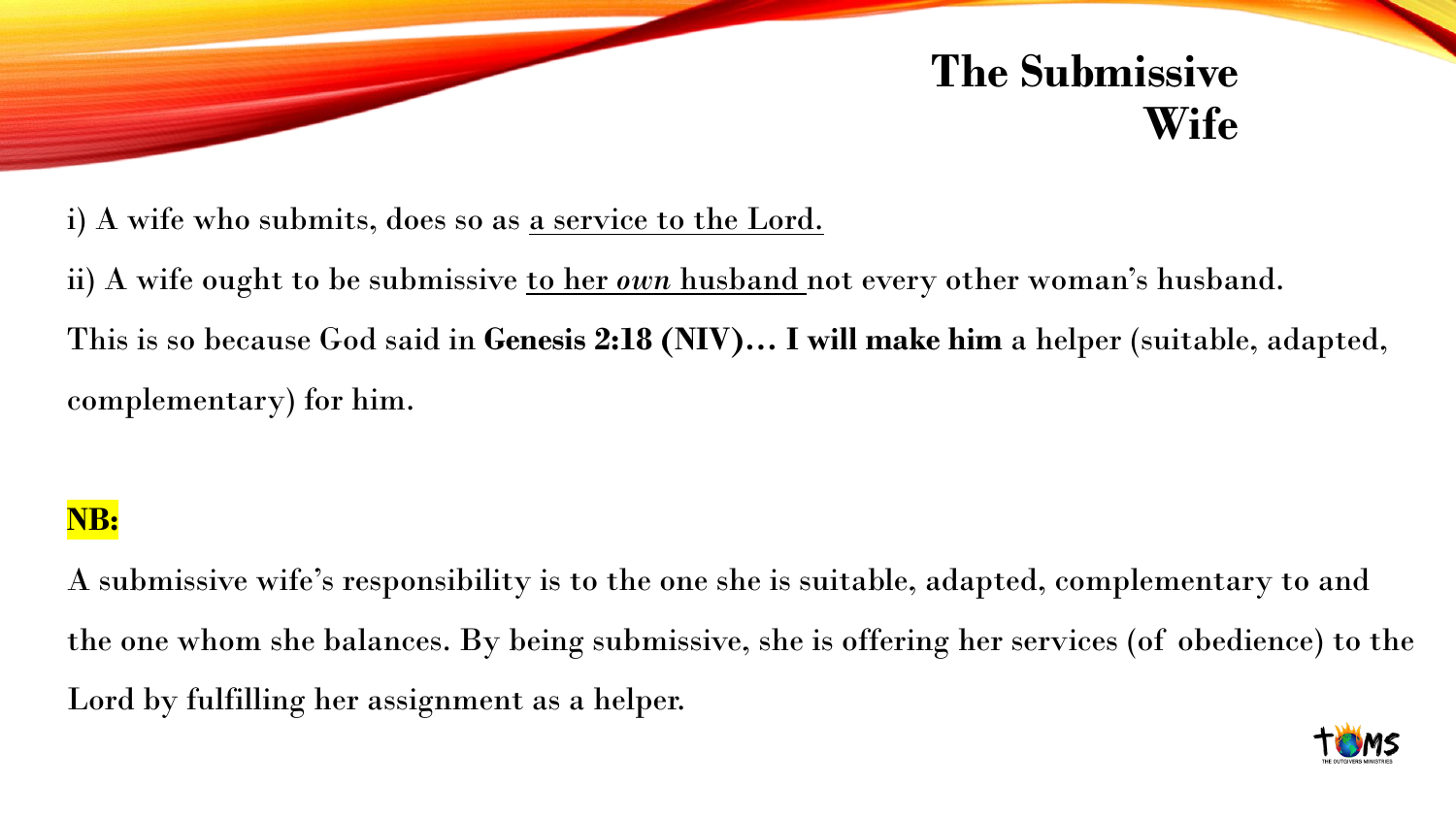# **Understanding submission through the Principle of Adaptation.**

#### **Principle of Adaptation**

• When you adapt, you do not become the other thing.

You assume the form of the other thing for a purpose/season.

Therefore, your unique identity is not lost in the process.

Therefore, we can safely conclude that to be adaptive to one's own husband is

- To be helpful (**Genesis 2:18 (AMPC))**
- To be submissive (**Ephesians 5:33 (AMPC)**)
- To be obedient (**Titus 2:5 (AMPC))**

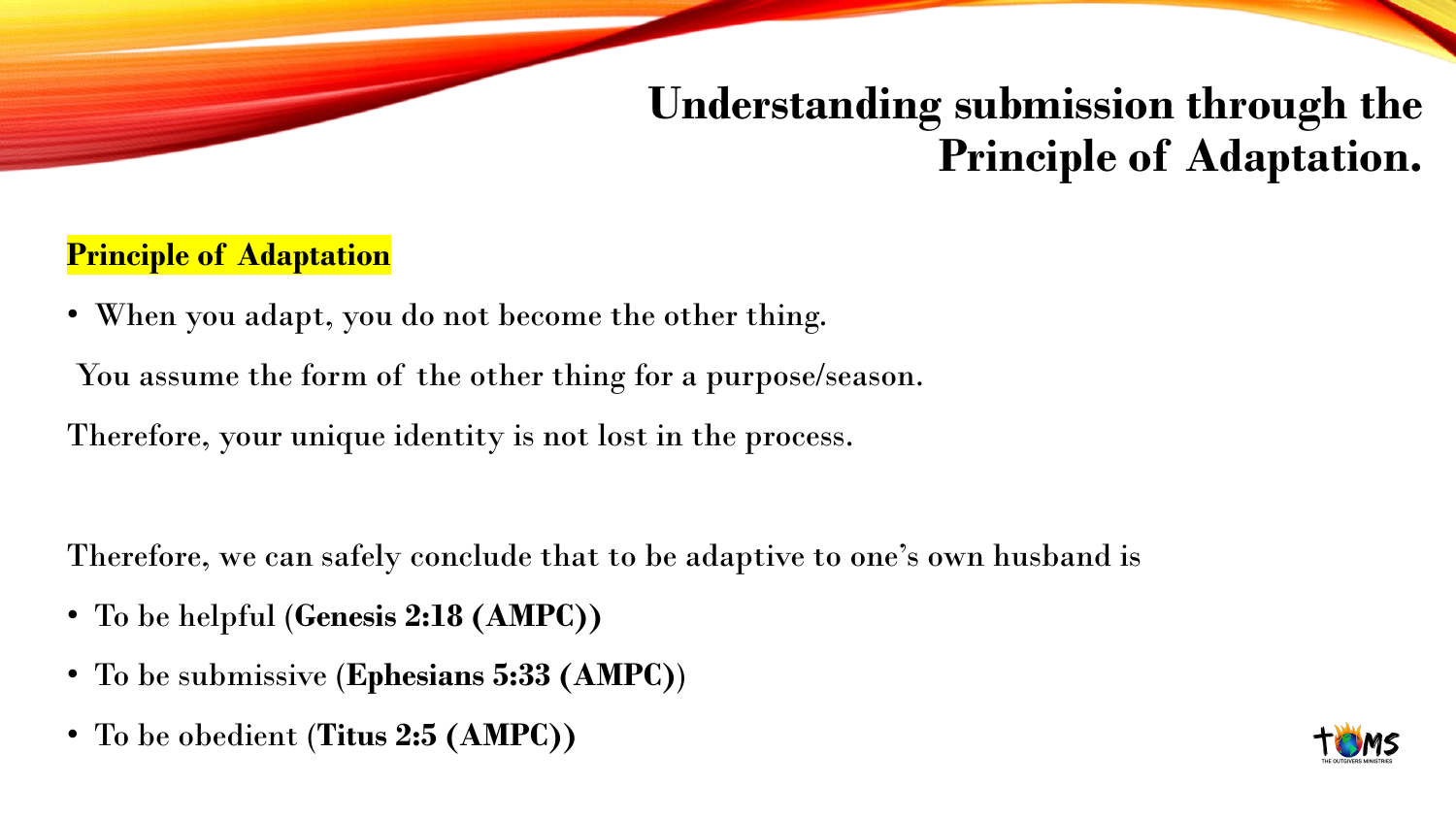## **Submission in this context, therefore,**

• Is to one's own husband not all husbands.

Wives ought not to be adapting themselves to other women's husbands because God did not "make" them suitable, adaptive and complementary for those husbands. Neither are they capable of balancing those husbands.

Submit is the Greek word **"hupotasso"** – to place or rank under, to subject, to obey.

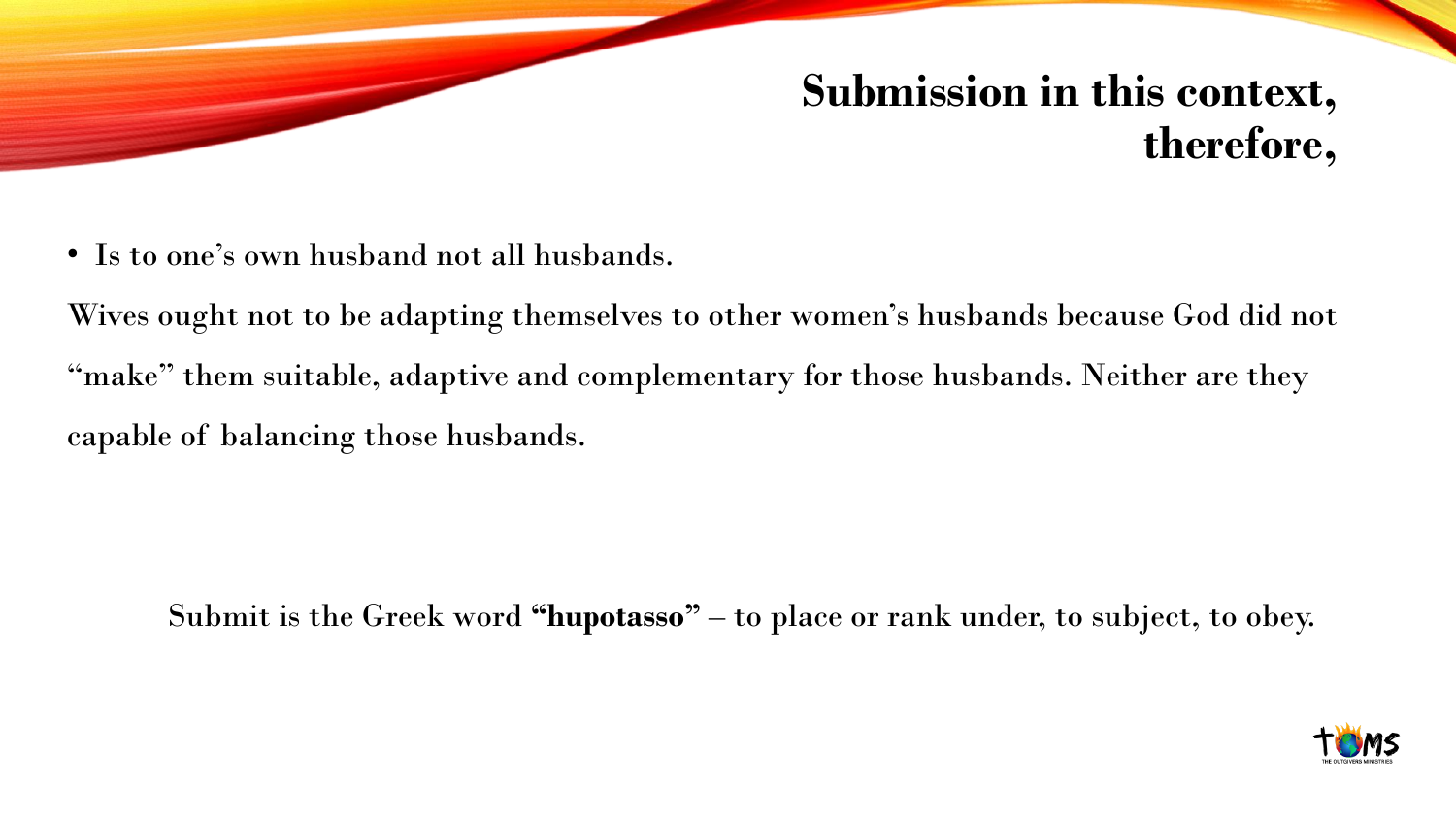

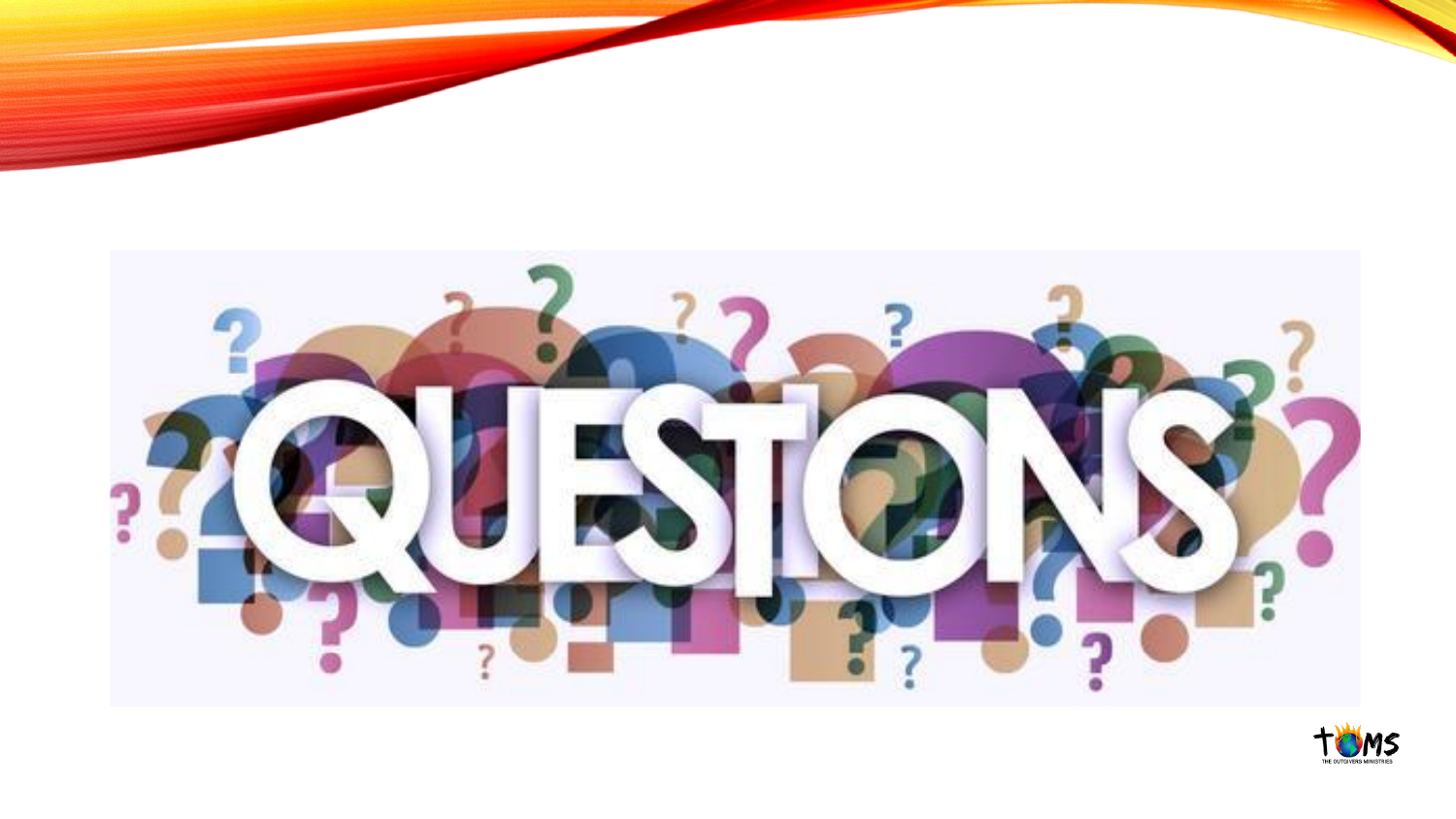## PRAYER POINTS

#### **James 1:22 (NIV)**

Do not merely listen to the word, and so deceive yourselves. Do what it says.

- I receive grace to implement all that I have received today.
- May these truths become flesh.
- May I be a vessel the Lord will use to teach others these truths.